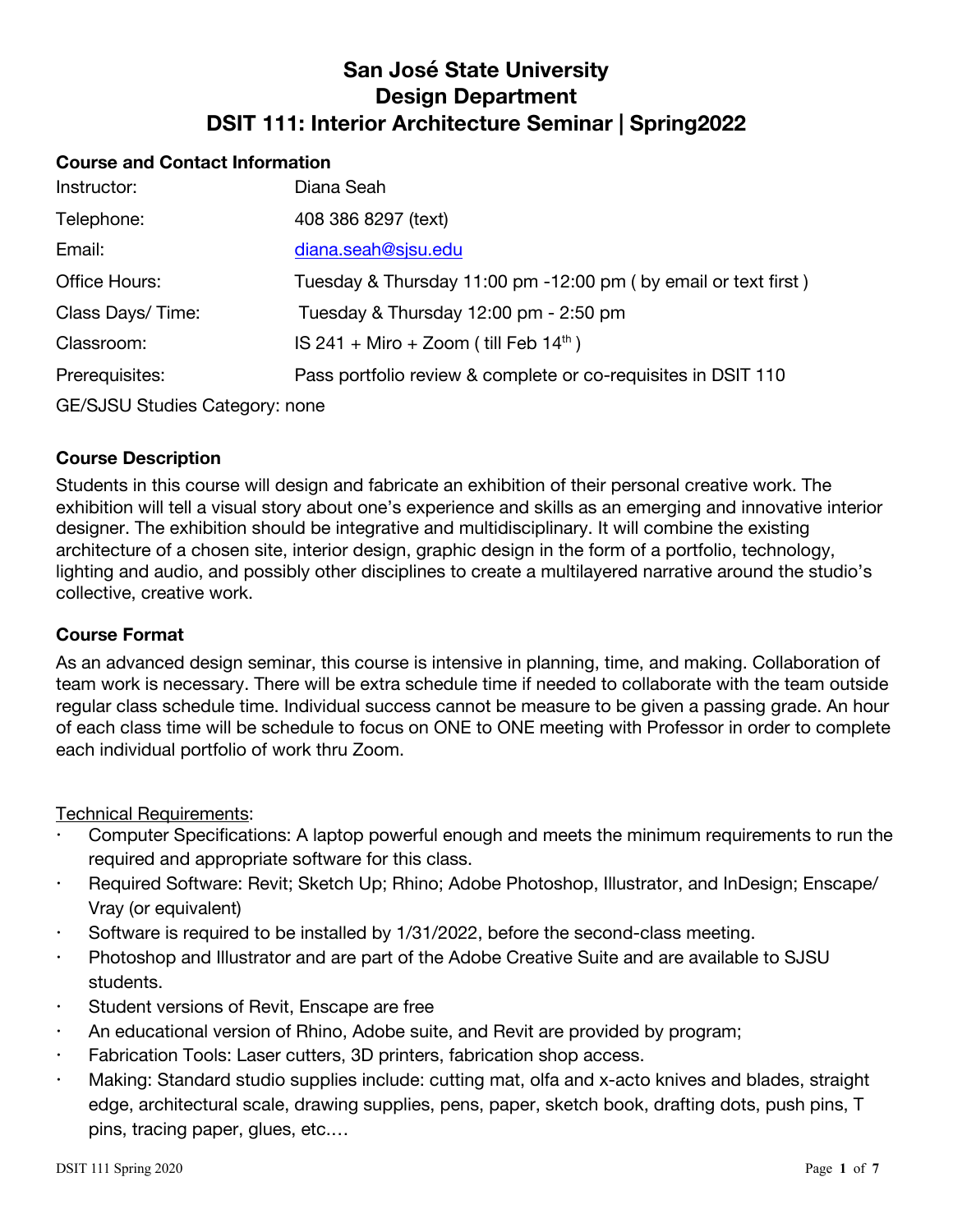Modeling supplies include: cement, adhesives, plastics, silicone, plaster, fastening hardware, aluminum, 3D prints, thread, fishing line, piano wire, museum board, chip board, plexi, plywood, high quality paper for prints, and professional printing services. Specific model-making supplies can be purchased as needed over the course of the semester and as needed by the individual assignment and project.

# **Required Texts/Readings**

Required readings will be assigned as needed. Such readings will be provided in .pdf format.

### **Course Requirements and Assignments**

SJSU classes are designed such that in order to be successful, it is expected that students will spend a minimum of forty-five hours for each unit of credit (normally three hours per unit per week), including preparing for class, participating in course activities, completing assignments, and so on. More details about student workload can be found in University Policy S12-3 at http://www.sjsu.edu/senate/docs/S12-3.pdf.

The course is organized around lecture and lab work: lectures will introduce topics and assignments and provide an overview of issues and outline the design principles and communication concepts that are expected to be investigated. Labs will be a period of focused exploration of design issues and communication skills. Finished projects and work in progress will be presented and discussed during each class session to make important points about design. Each pin up will be graded. It is expected that your work will be printed out and pinned up within the first 10 minutes of class. If it is not you will receive a grade of 0 for that assignment. Later in the semester, we may have short pin-ups, followed by desk critiques. The same rule for pin-ups applies on those days.

Your final grade for this class will be based on class participation in reviews and labs and the successful completion of assignments. The assignment grade will be based on the set of criteria listed in the grading section below.

## **Grading Information**

| Grade Breakdown:                                                                                                                    | 100 % |
|-------------------------------------------------------------------------------------------------------------------------------------|-------|
| Assignment 1: Exhibition Design Competition<br>Note: Competition winning team members will be granted as "A" for final course grade | 20%   |
| Assignment 2: CV & Cover letter, Email Intro.                                                                                       | 20%   |
| Assignment 3: Digital Portfolio + Website + videos                                                                                  | 40 %  |
| Class Participation and Group Coordination:<br>20%                                                                                  |       |
| Grading Percentage Breakdown:                                                                                                       |       |
| $A = 100\%$ to 95%<br>A minus = $95\%$ to $91\%$<br>B plus = $91\%$ to 87%                                                          |       |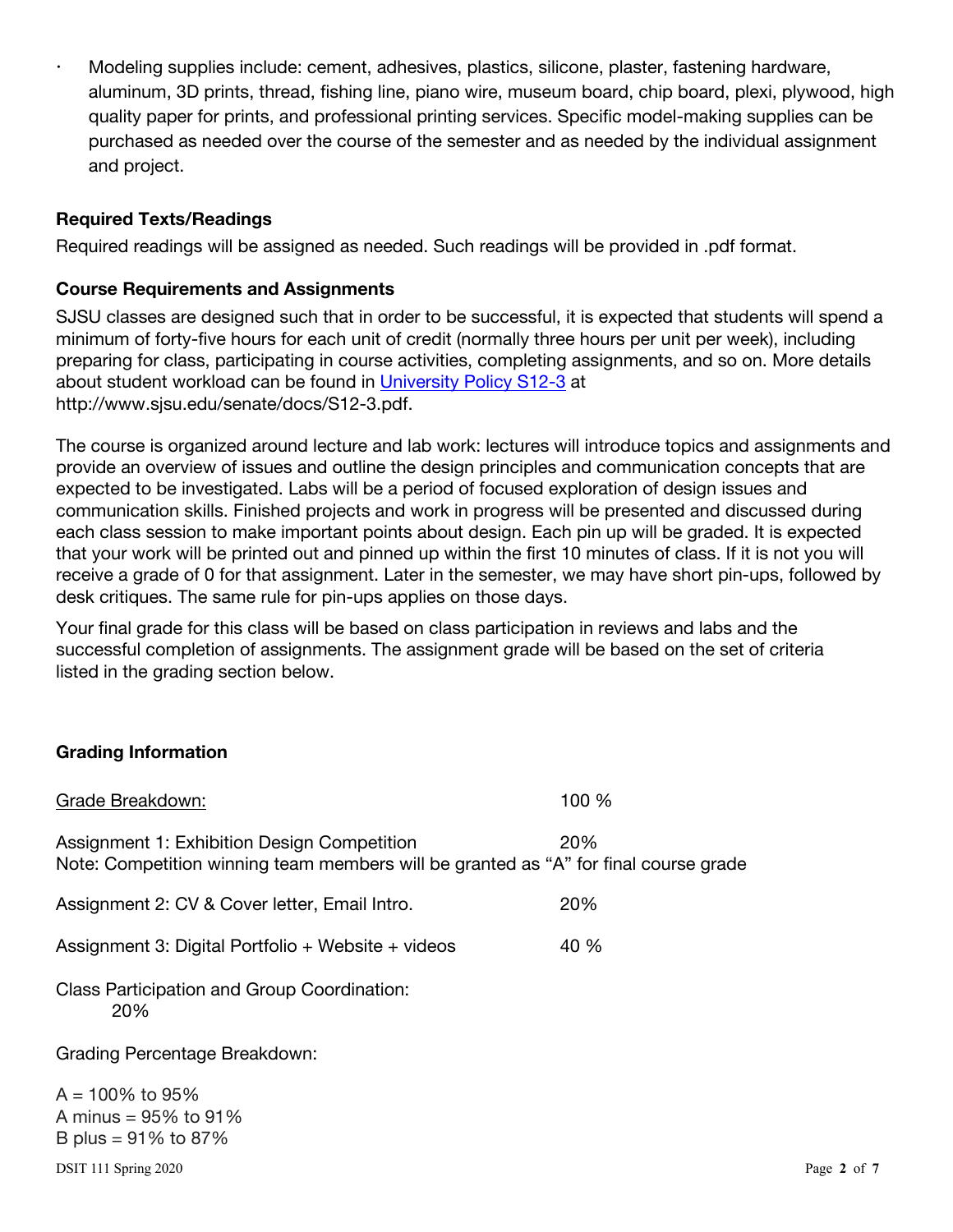$B = 87\%$  to 85% B minus =  $85\%$  to  $81\%$ C plus =  $81\%$  to  $77\%$  $C = 77\%$  to 75% C minus =  $75\%$  to  $71\%$ D plus =  $71\%$  to 67%  $D = 67\%$  to 65% D minus =  $65\%$  to  $61\%$  $F = 61\%$  to 0%

Informal grading will be done at mid-semester and issued as a progress grade only for those with whom there is concern about overall performance. A progress grade is meant to indicate what is the trajectory that has characterized your performance to date, and where that seems to be pointed in terms of a final grade. You have the capacity to change this trajectory, for better or worse given the ample and cumulative feedback you will receive each studio meeting. The final grades will be assessed after the final review. Grades are based on the following metrics of accomplishment:

**A** Excellent work and progress, focused process and design iterations, high standard of design and presentation, superior understanding of the issues discussed, active participation in class, active involvement in bringing outside material and research into class, ability to move work forward, through initiative, excellent attendance.

**B** Good work and progress, focused process, fulfillment of all the requirements with some incompleteness in the presentation and/or some deficiencies in design, strong understanding of the issues discussed during lectures and pin-ups, inconsistent performance and progress, strong attendance.

**C** Work that is satisfactory with some obvious deficiencies and incompleteness of requirements, any or all of lessened engagement with the course material, less than strong attendance and/or participation.

**D** Work that is unsatisfactory with obvious and significant deficiencies in design and incomplete requirements, any or all of lack of engagement with the course material, poor attendance and participation.

**F** Seriously deficient or incomplete work, poor participation, engagement, understanding and attendance.

The measure of qualitative words such as 'excellent', 'satisfactory', etc. are based on the following criteria:

Initiative: The degree of exploration and additional references in the work, the ability to push the work forward Effort: As indicated by the intensity and depth of your study, and the commitment to the ideas being explored Engagement: As shown by the participation in work sessions, and the discussion of issues and ideas in studio Collaboration: With peers on comments, learning and shared responsibilities [as opposed to competition] Flexibility: The willingness to maintain an open intellectual stance that allows for accelerated learning to occur Design Quality: As demonstrated by the sophistication and competence of addressing the issues of a problem Communication: As shown by the coherence and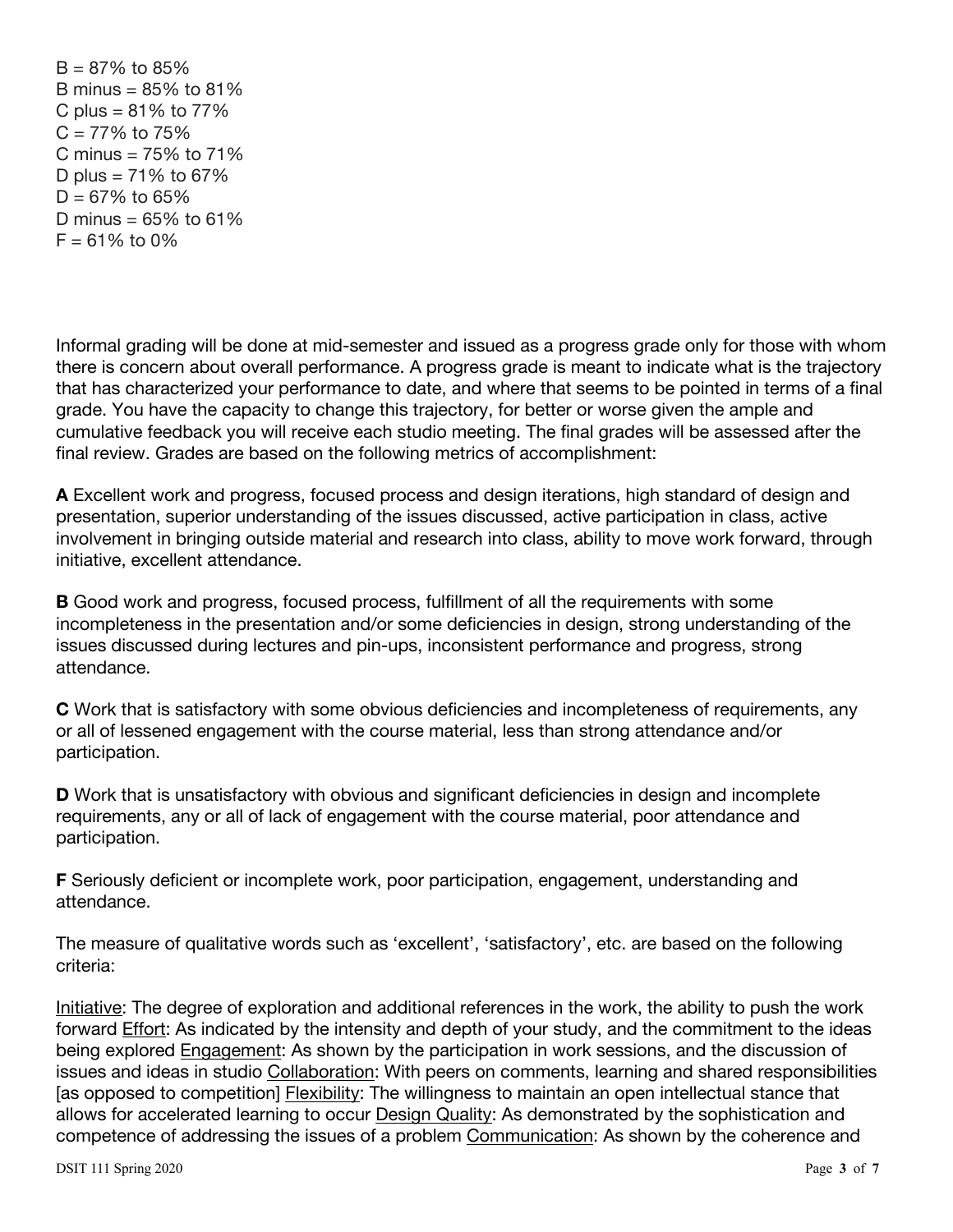completeness of your work in elucidating its intentions Technique: The control and sophistication of design methods, tools and representation; a commitment to craft

# **Additional Details on Grading**

- +/- grades will be used within the structure described above.
- There is no "extra credit" per se, but making more  $-$  strategically and beautifully  $-$  is often rewarded
- Completion and achievement of all of the pinups and completion and achievement of the list of requirements for the final review products will be the primary determinant of the grade. The list of final review requirements will be the most-up-to-date and coordinated set of the products you have been working on over the course of the semester, and is therefore designed for your success.

#### **Classroom Protocol**

## Expectations:

**Students attending in person class need to wear their masks all time while in the classroom or building. Drinking and eating in-class or corridors are prohibited. If you need to snack or eat lunch or drink water, please plan to do so before entering the building or class.**

- Arrive on time and prepared for class. Remain and work in studio for the entire class time.
- Students must be present for in class critiques, students who arrive late will not be allowed to present.
- Be attentive, actively participate, and demonstrate engagement in class discussion and reviews.
- Prepare yourself to listen, consider, contribute, discuss different points of view during design review.
- Stow cellphones for the duration of class. Cellphone use during class is not permitted.
- Unless we are working in studio, stow all laptops and iPad.
- Show respect for all yourself, your peers and your teachers.

If you miss a class, it is your responsibility to find out what you missed BEFORE the next class. Technical demos and lectures will not be repeated for students who miss a class; Projected critique dates will be given to you in advance; however, in some instances these may change do to extenuating circumstances, and it is your responsibility to find out about any announcements made in class, by communicating with your classmates.

Deadlines will be made available to you in class. Any work not turned in on the date it is due is considered late. Ten percent will be deducted from the grade for every class period it is not turned in. Special circumstances will be taken into consideration (e.g. Illness, court appearance, death of a relative.) All assignments must be completed and turned in to receive a passing grade for the class.

## All reviews need to be present; no show will automatically be a F grade.

The instructor reserves the right to alter assignments and change project due dates with sufficient notice to the students.

#### **University Policies**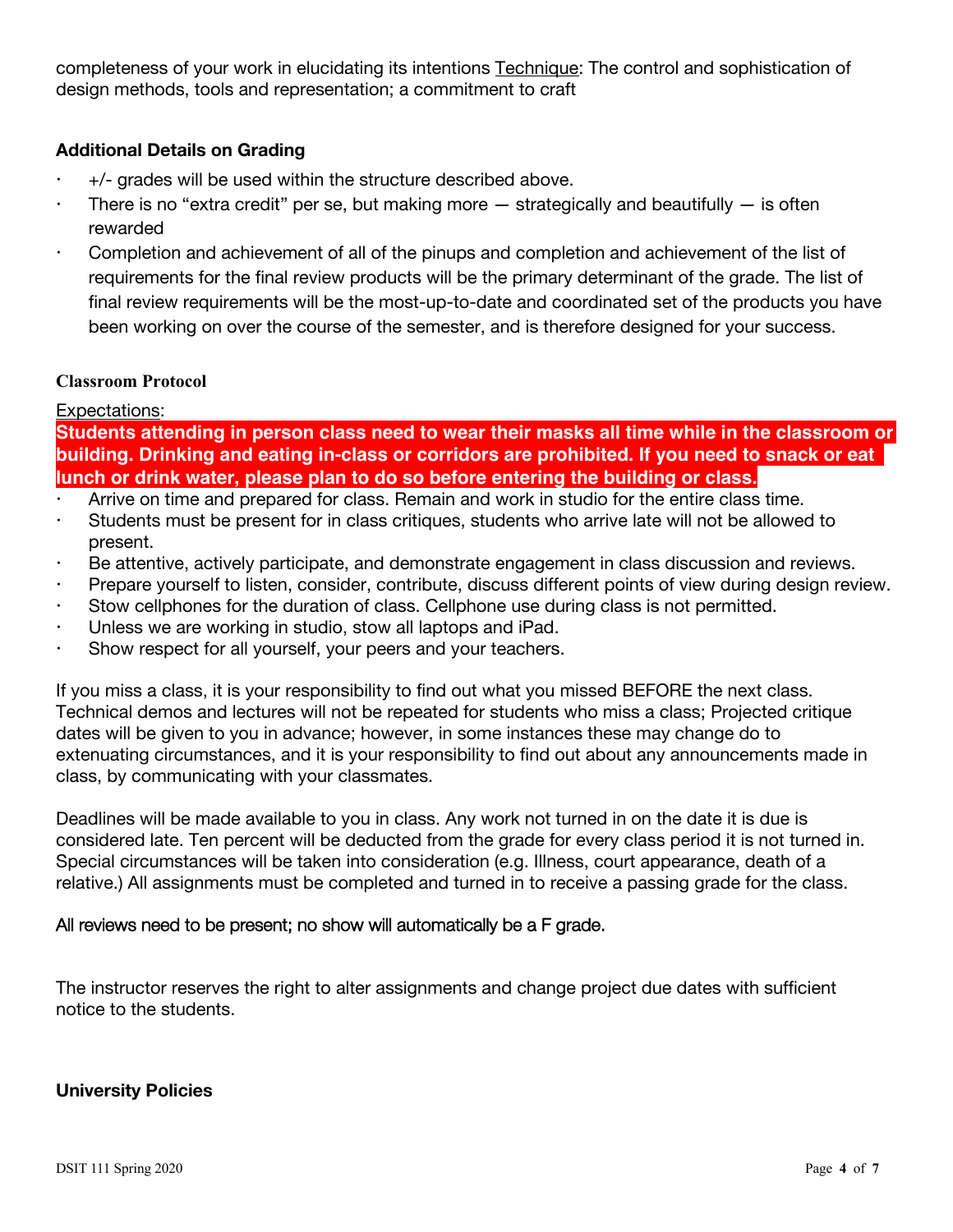**Dropping and Adding** Students are responsible for understanding the policies and procedures about add/drop, grade forgiveness, etc. Refer to the current semester's Catalog Policies section at http://info.sjsu.edu/static/catalog/policies.html. Add/drop deadlines can be found on the current academic year calendars document on the Academic Calendars webpage at http://www.sjsu.edu/provost/services/academic\_calendars/. The Late Drop Policy is available at http://www.sjsu.edu/aars/policies/latedrops/policy/**.** Students should be aware of the current deadlines and penalties for dropping classes. Information about the latest changes and news is available at the Advising Hub at http://www.sjsu.edu/advising/.

## **Consent for Recording of Class and Public Sharing of Instructor Material**

- "Common courtesy and professional behavior dictate that you notify someone when you are recording him/her. You must obtain the instructor's permission to make audio or video recordings in this class. Such permission allows the recordings to be used for your private, study purposes only. The recordings are the intellectual property of the instructor; you have not been given any rights to reproduce or distribute the material."
	- a) It is suggested that the syllabus include the instructor's process for granting permission, whether in writing or orally and whether for the whole semester or on a class by class basis.
	- b) In classes where active participation of students or guests may be on the recording, permission of those students or guests should be obtained as well.
- "Course material developed by the instructor is the intellectual property of the instructor and cannot be shared publicly without his/her approval. You may not publicly share or upload instructor generated material for this course such as exam questions, lecture notes, or homework solutions without instructor consent."

#### **Academic Integrity**

Your commitment, as a student, to learning is evidenced by your enrollment at San Jose State University. The University Academic Integrity Policy S07-2 at http://www.sjsu.edu/senate/docs/S07-2.pdf requires you to be honest in all your academic course work. Faculty members are required to report all infractions to the office of Student Conduct and Ethical Development. The Student Conduct and Ethical Development website is available at http://www.sjsu.edu/studentconduct/.

#### **Campus Policy in Compliance with the American Disabilities Act**

If you need course adaptations or accommodations because of a disability, or if you need to make special arrangements in case the building must be evacuated, please make an appointment with me as soon as possible, or see me during office hours. Presidential Directive 97-03 at http://www.sjsu.edu/president/docs/directives/PD\_1997-03.pdf requires that students with disabilities requesting accommodations must register with the Accessible Education Center (AEC) at http://www.sjsu.edu/aec to establish a record of their disability.

#### **Accommodation to Students' Religious Holidays**

San José State University shall provide accommodation on any graded class work or activities for students wishing to observe religious holidays when such observances require students to be absent from class. It is the responsibility of the student to inform the instructor, in writing, about such holidays before the add deadline at the start of each semester. If such holidays occur before the add deadline, the student must notify the instructor, in writing, at least three days before the date that he/she will be absent. It is the responsibility of the instructor to make every reasonable effort to honor the student request without penalty, and of the student to make up the work missed. See University Policy S14-7 at http://www.sjsu.edu/senate/docs/S14-7.pdf.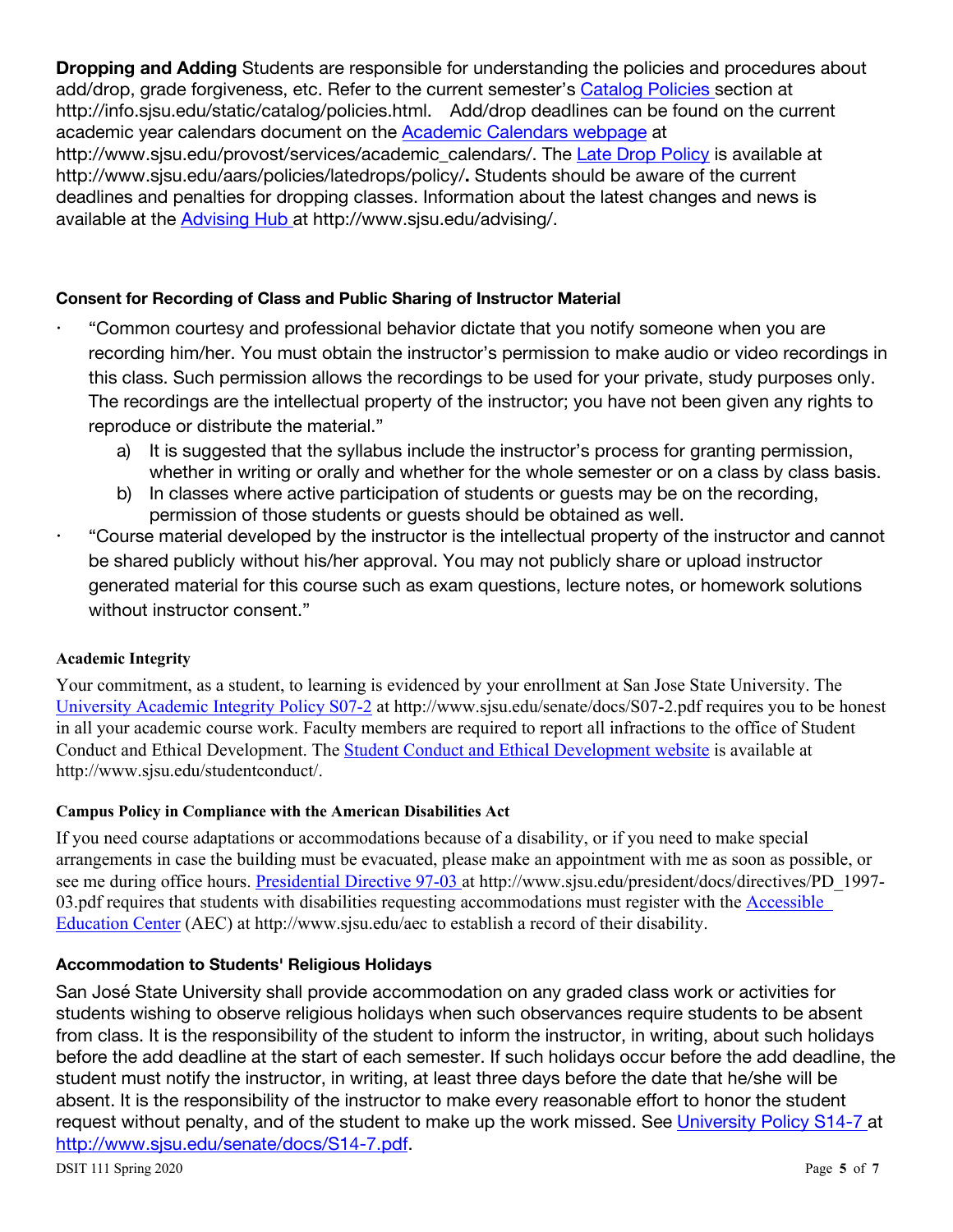# **Course Schedule**

| Week           | Date           | <b>Topics, Readings, Assignments, Deadlines</b>                                                                                                                                                                                                                                                               |
|----------------|----------------|---------------------------------------------------------------------------------------------------------------------------------------------------------------------------------------------------------------------------------------------------------------------------------------------------------------|
| $\mathbf{1}$   | 01/27          | Go thru Schedule for Senior virtual show<br>Set up teams: Website team have 2; Photo group; fund-rising team + catering<br>Design Competition Exhibition Booth Assigned-<br>Develop design conception idea-<br>Virtual Space background drawings<br>Go through previous individual works/ work sample/ resume |
| $\overline{2}$ | 02/01<br>02/03 | Selected 3 to 4 major work to exhibit, 2 smaller projects due on Miro<br>$\overline{\phantom{0}}$<br>Branding. What is your brand?<br>Develop design proposals (bring physical objects to class)<br>Go through previous individual works/ work sample/ resume<br>$\overline{a}$                               |
|                |                |                                                                                                                                                                                                                                                                                                               |
| 3              | 02/08<br>02/10 | Design Exhibition Booth Competition Middle Review-<br>$\overline{\phantom{0}}$<br>PIN UP: Print out renderings, plans, RCP, Interior elevation, diagram and any<br>drawings as need to presenting team's design concept, (11 x 17 paper).<br>Sketch physical model is needed                                  |
| $\overline{4}$ | 02/15<br>02/17 | Design Exhibition Booth Competition Final Review<br>$\blacksquare$<br>PIN UP: Print out renderings, floor plans, RCP, Interior elevation, diagram and<br>any drawings as need to presenting team's design concept, (24 x 36 paper, 2<br>boards).<br>Physical Model is needed<br>Winner will be announced      |
| 5              | 02/22<br>02/24 | Winning team's construction drawing revised presentation<br>Team group update<br>Teaser design individual<br>$\overline{\phantom{0}}$                                                                                                                                                                         |
| 6              | 03/01<br>03/03 | Invite Graphic Guest Speaker designer for Branding & Portfolio Presentation.<br>$\overline{\phantom{0}}$<br>Financing committee set up<br>-<br>Fabrication time schedule set up for 3D printing/ workshop/ Laser cut and etc.,                                                                                |
| $\overline{7}$ | 03/08<br>03/10 | <b>Fabrication Prototype complete</b><br>$\overline{\phantom{0}}$<br>Complete Individual 3 revised individual work & CV                                                                                                                                                                                       |
| 8              | 03/15<br>03/17 | 1. All first phase run thru portfolio due to Diana<br>2. CV<br><b>Branding</b><br>3.<br><b>Cover Letter</b><br>4.<br><b>Email Introduction</b><br>5.<br>Virtual reality Committee Shared their output                                                                                                         |
| 9              | 03/22<br>03/24 | Entire class in session- Sign up for the Fabrication time slot, will continues during the<br>spring break until completion                                                                                                                                                                                    |
| 10             | 03/28-04/01    | Spring Break (work on portfolio revised work)                                                                                                                                                                                                                                                                 |
| 11             | 04/05<br>04/07 | 1. Revised Portfolio Review by Zoom (Upload your work and you will have to work us<br>through like an interview), we will schedule everyone a time slot to review                                                                                                                                             |
| 12             | 04/12<br>04/14 | 1. Continue Revised Portfolio Review by Zoom<br>2. Complete Individual 3 revised individual work (sample of work) & revised CV print<br>out version                                                                                                                                                           |